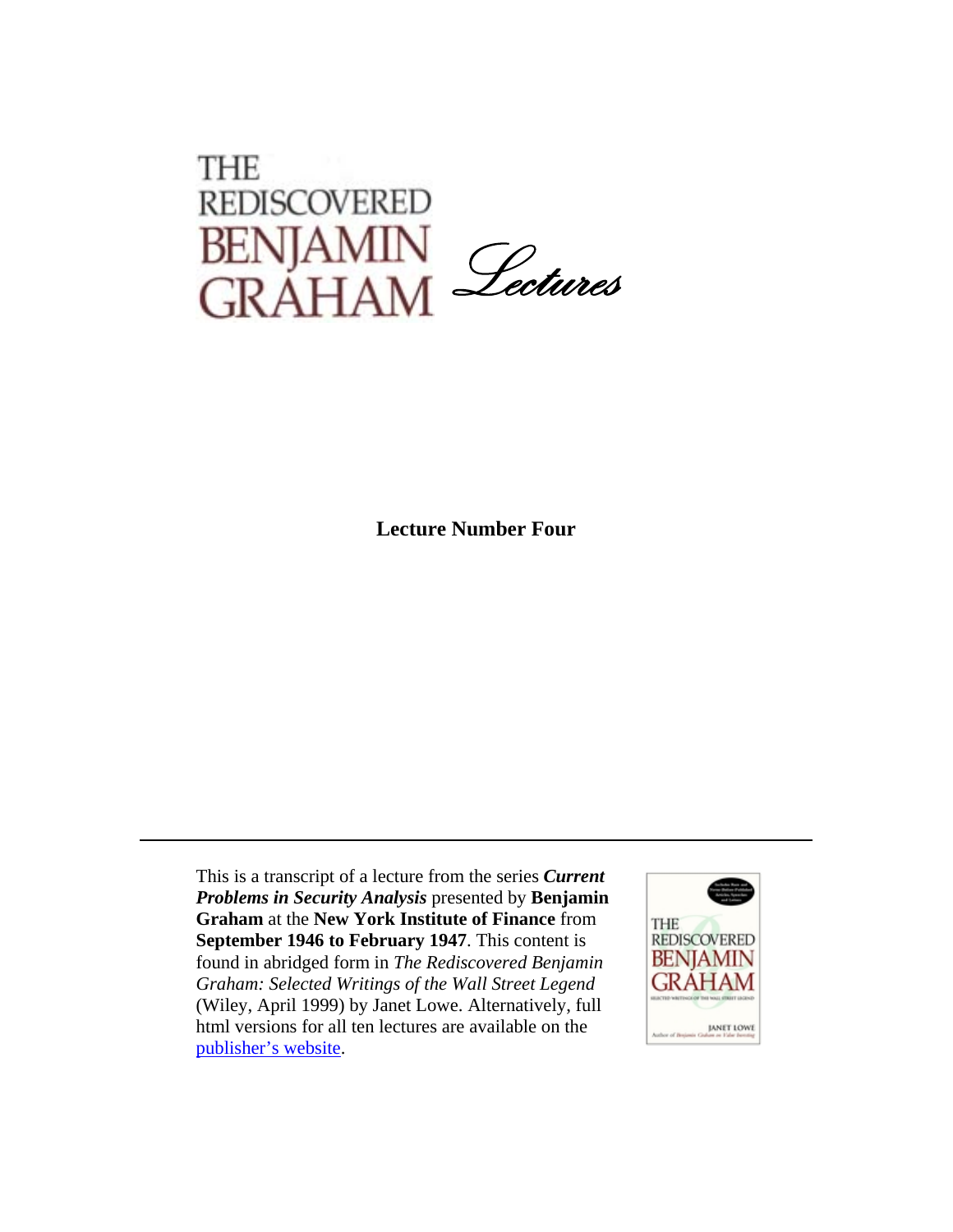I find one of the students presents me with a question which I shall be glad to answer for his benefit and for the benefit of the class. He quotes a statement made in "Security Analysis," page 691, which ways, "Judging from observations made over a number of years, it would seem that investment in apparently undervalued common stocks can be carried on with a fair degree of over-all success, provided average alertness and good judgment are used in passing on the future prospect question, and provided also that commitments are avoided at the times when the general market is statistically too high."

That is our statement, and his question is: "That, after reading the article in the Financial Chronicle which we distributed, one reaches the conclusion that you consider 185 for the Dow-Jones Average statistically very high. In general, above what Dow-Jones Average price would you consider it high and between what ranges would you consider it normal?"

That certainly is a very direct and leading question, but I would like to start with a correction. If I recall the article of October, 1945, in the Financial Chronicle, in which we discussed the then level of stock prices, it was not our conclusion that the level of oneeight-five was statistically very high. The conclusion, was that it was historically very high. That is quite a difference. We pointed out that in the past the market had not been able to go beyond that level without getting into dangerous territory.

As far as the statistical discussion was concerned, I think we found that 185 or thereabouts would appear to be a normal valuation for the Dow-Jones Average as of last year, and that on a statistical basis there was no particular reason to be afraid of the stock market there. Our point was, though, that historically there was reason to be afraid of it, and we were inclined to advise caution for that reason. As near as we are able to determine a central value for the Dow-Jones industrials, we are inclined to believe that somewhere around the present level or a little bit higher perhaps might be a central level in the future. The figure we gave provisionally in that article was 178 as so-called "appraisal value." For that reason there would be no special cautionary factor in the current general level, working against the purchase of under-valued securities. The only caution we would want to add to that is this: If by any chance you are still going through the usual alternations of bull markets and bear markets, -- which is by no means unlikely -- then there is no particular reason to believe that when the market has receded to about its average value it would necessarily have stopped going down. Experience in former markets indicates that just as they are too high in bull markets, they get too low in bear markets. If we are going through a similar experience now, the historical analogies would point to lower prices, simply because in bear markets securities sell for less than they are worth, just as they sell for more than they are worth in bull markets. Whether that means that a person should avoid a bargain security because he thinks the general market is going down still further is quite another question; and I think that is largely a personal matter. Our opinion is that for the investor it is better to have his money invested than it is to feel around for the bottom of the securities market. And if you can invest your money under fair conditions, in fact under attractive specific conditions, I think one certainly should do so even if the market should go down further and even if the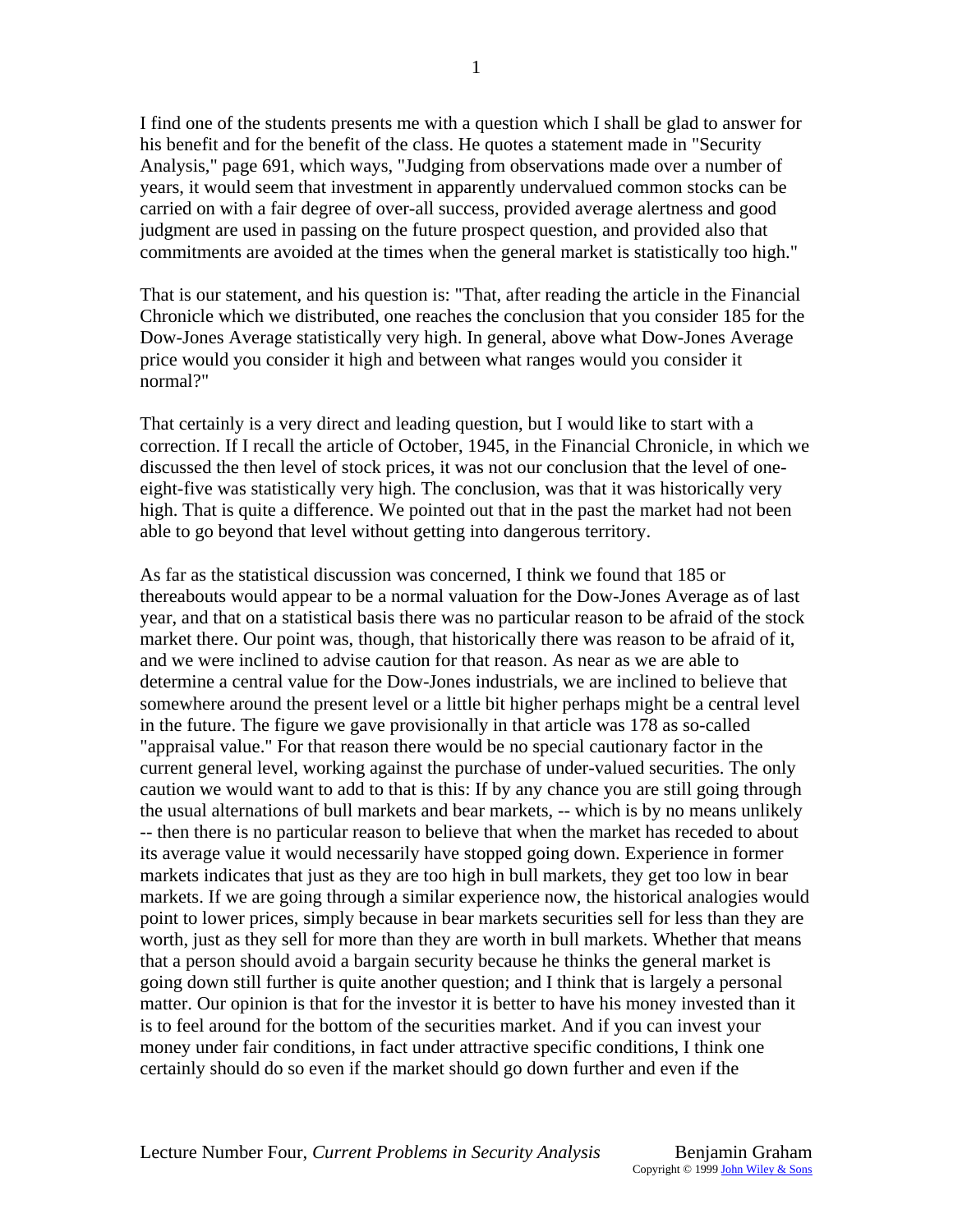securities you buy may also go down after you buy them. That is rather a long answer to this question, but it is an interesting one.

I might add another introductory statement: By a coincidence last week I noticed a news item with regard to the Taylorcraft Corporation, which was a company of which we gave a brief and unfavorable analysis at our first meeting. That company, you know, sold some stock on terms which we regarded as rather outrageous last summer. I find now they are in financial difficulties, and that trustees have been appointed. That is a rather extreme example of the value of security analysis. (Laughter.)

Our purpose tonight is to start our discussion of the factor of future earnings in the analysis of securities. In the past two lectures we spoke more or less exclusively about the analysis of the past earnings. Of course, volumes can be written on that question now before us. It is not our purpose to cover it in a comprehensive way, starting from scratch, but rather to assume that you are familiar with the general treatment of the future earnings component which we gave in "Security Analysis", and to subject it to a further scrutiny, particularly with respect to what may have happened in the last few years in that sector.

I would like to start with something that would appeal to at least two members of this class, and that is with a definition of the term "earning power." That term has been used so loosely that I am ready to start a movement for its official abolition in Wall Street. When somebody asserts that a stock has an earning power of so much, I am sure that the person who hears him doesn't know what he means, and there is a good chance that the man who uses it doesn't know what it means.

My suggestion is that we use two phrases: One is "past earning power," and the other is "future earning power." Past earning power is certainly definite enough and it should mean the average earnings over a stated period which would ordinarily be identified in the discussion. But if not so identified it would be some representative period such as five or seven or perhaps ten years in the past. That would be the meaning of "past earning power."

When you are talking about future earning power, you should mean the average expectable earnings over some period in the future. I think most of us ought to think pretty much alike as to the period that we would talk about. My suggestion is that it would be a five-year period, and that when we speak of future earning power of a company, we should have in mind ordinarily the average earnings over the next five years. I say "ordinarily" because you have situations in which a company may be subject to abnormal conditions affecting earning power for some years to come; and there it may be desirable to make a further distinction. We shall talk later about the analysis of a building company stock, in which you might very well make some distinction between the earning power for a boom period, which is ahead perhaps for several years to come, and the earning power for a normal period, if there is such a thing in the building company industry. But apart from some special type of situation such as that, (and a war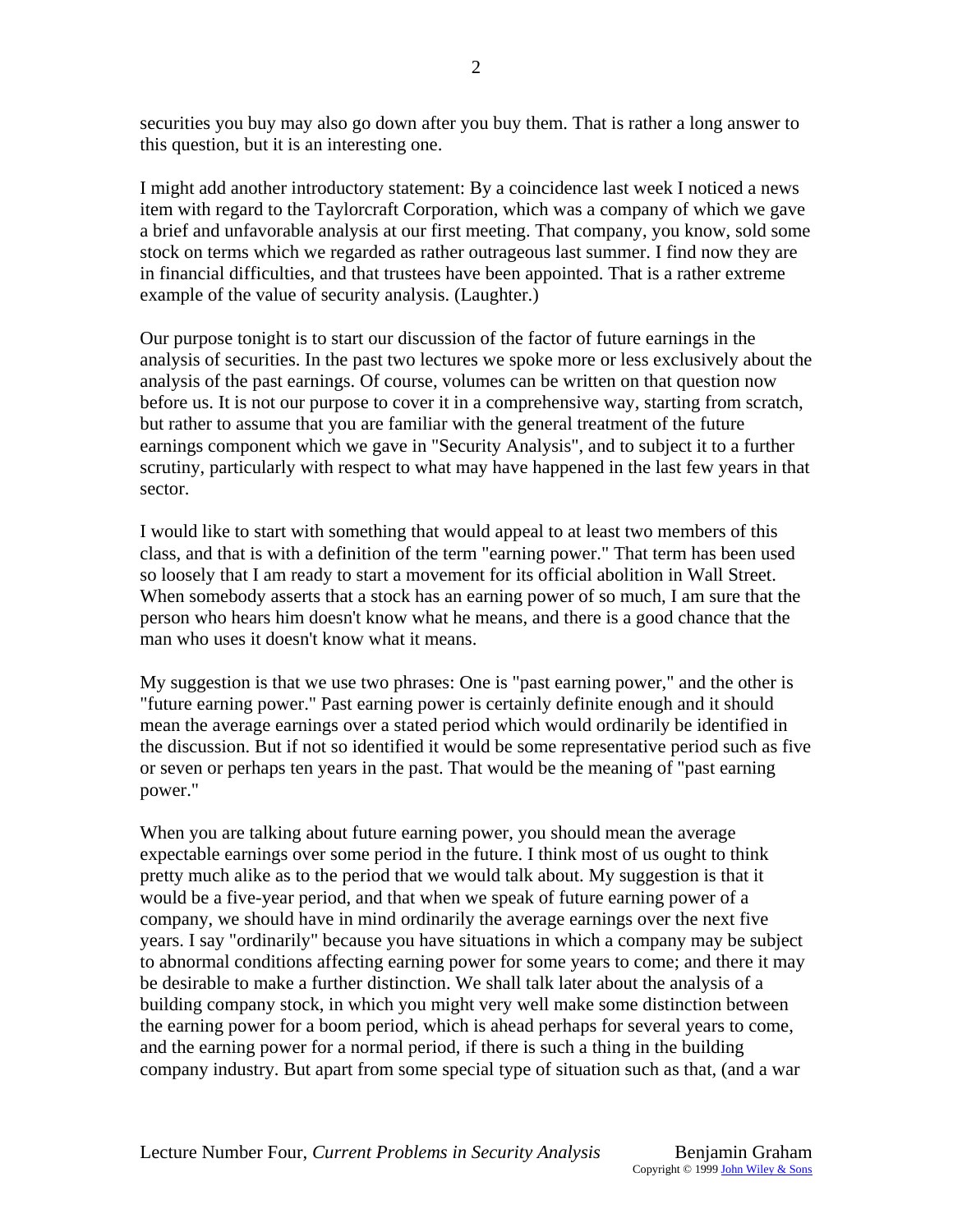period such as we have gone through,) I think the use of "future earning power" to mean earnings expected for the next five years would be useful as a general expression.

3

As far as the use of earning power or earning prospects in Wall Street is concerned, let me point out that in most of the current thinking earning power is not considered along the lines of an average over a period of time of medium duration. It is either considered as the earnings that are being realized just now, or those right around the corner, such as the next twelve months; or else the earnings are considered in terms of the long and almost endless future. A company with good prospects, for example, is supposed to be a company which will go on and on, more or less indefinitely increasing its earnings; and therefore it is not necessary to be too precise about what earnings you are talking about when you are considering the company's future. Actually that idea of the long-term future of companies with good prospects shows itself, not in the use of any particular earnings, but in the use of the multiplier which is applied to the recent earnings or to the average earnings of the past.

I am reminded of an analysis that we used in this course in 1939, in their very first lecture, which I believe illustrates that pretty well. We put on the board three companies: A, B, and C. Two of them, which we did not name, showed earnings of practically identical amounts for the last five years -- \$3.50 a share in each case. The earnings year by year were closely similar. The only difference was that one stock was selling at 14 and the other was selling at 140. The stock that was selling at 140 was Dow Chemical; the one that was selling at 14 was distillers Seagrams.

Obviously, the difference between 14 and 140 meant that the market believed that the prospects for Dow Chemical were very good and those for Distillers Seagrams were indifferent or worse than that. This judgment showed itself in the use of a multiplier of four in one case and a multiplier of 40 in the other.

I think that represents a very dangerous kind of thinking in Wall Street, and one which the security analyst should get as far away from as he can. For if you are going to project Dow's earnings practically to the year 2000 and determine values that way, then of course you can justify any price that you wish to. In fact, what actually happens is that you take the price first, which happens to be not only the present market but some higher price if you are bullish on the stock, and then you determine a multiplier which will justify that price. That procedure is the exact opposite of what a good security analyst should do.

I think if a person had tried to project the earnings of Dow Chemical for a five-year period and the earnings of Distillers Seagrams for a five-year period, and compared them, he could not have gotten values which would have justified the price differential as great as ten to one in the two companies. It is always an advantage to give examples of this sort that have such a brilliant sequel; because I notice that this year Distillers Seagrams sold as high as 150 as compared with its earlier price of 14, and Dow Chemical sold as high as about 190, against 140 -- which is quite a difference in relative behavior.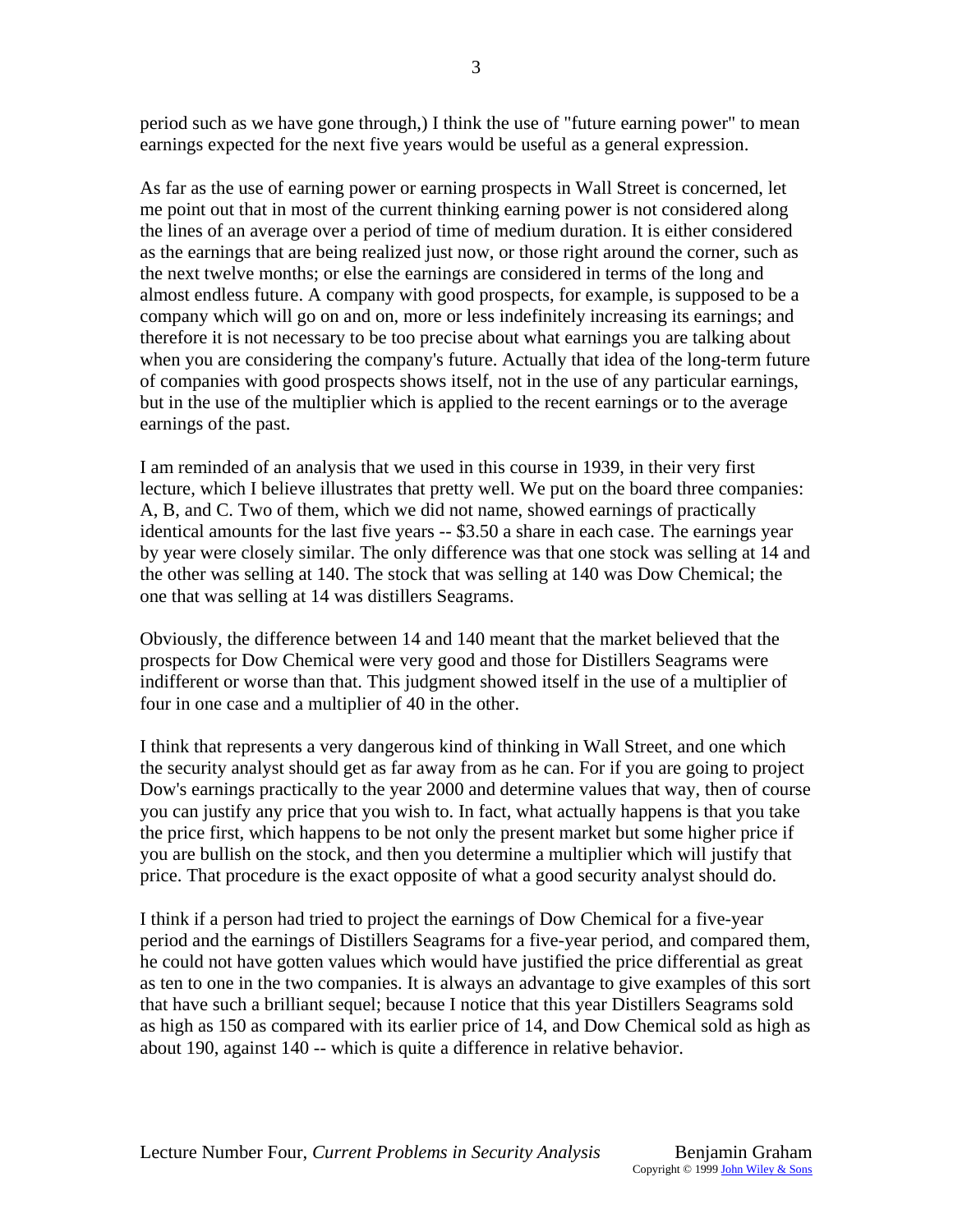We have been trying to point out that this concept of an indefinitely favorable future is dangerous, even if it is true; because even if it is true you can easily overvalue the security, since you make it worth anything you want it to be worth. Beyond this, it is particularly dangerous too, because sometimes your ideas of the future turn out to be wrong. Then you have paid an awful lot for a future that isn't there. Your position then is pretty bad. There will be other examples of that sort which we may take up as we go along.

Let me now get back a little more closely to the work of the security analyst, and ask the question, "What is the relationship of this concept of future earning power to the day-today, careful work of the security analyst, and his attitude toward security values?" That relationship has developed gradually over a period of years, and at a somewhat more significant rate in the last few years.

It is interesting to go back in one's thinking to the elements from which we started our ideas of the value of securities, -- say, a generation ago or more than that. When I came down to the Street, the thing everybody started with in valuations was par value. That did not mean, of course, that a stock was worth its par value. It might be worth more or less. But it was considered as being worth a percentage of its par value. So much was this true -- I don't know how many of you are aware of this -- that prior to about 1916 stocks were regularly quoted on the stock value. Westinghouse and Pennsylvania would sell, say, at 150, which meant they were selling at \$75 a share -- because their par value was 50. I suppose we have gotten so far away from par values now that the only people who are interested in them are those who calculate transfer taxes on securities. Because of that tax reason, one-cent par values are regarded as a very smart procedure in Wall Street today.

I can imagine the attitude of the old-fashioned investor were he to buy a stock for \$50 and looked at the certificate and found its par value was one cent. He would probably have fallen in a faint. Well, through many stages in a long period of development from that rather naive attitude toward the central point of value, you have come now to what might seem to be the ultimate stage where the central point of value is the future earnings power, -- something which you cannot read on any certificate. In fact, you cannot read it anywhere.

There is often a question in my mind whether we have really made so much progress in moving on from the physical to the almost metaphysical in this way; but be that as it may, we have. And now it is the law of the land that the values of securities, if they must be determined for the purpose of judging fairness of any kind of transaction, will be based primarily on the capitalization of expected future earnings. That is the burden of the famous Consolidated Rock Products case that you see referred to all the time in SEC proceedings, and in other cases of similar character. When the Supreme Court says it is a fact that the value depends upon future earning power, that does not mean that the test of the value that the Supreme Court has laid down as the law on this subject has therefore become the proper test for us security analysts. I think rather that we have laid down the law to the Supreme Court. That is to say, the Supreme Court has said that the values are now to be determined primarily in relation to future earning power, because it has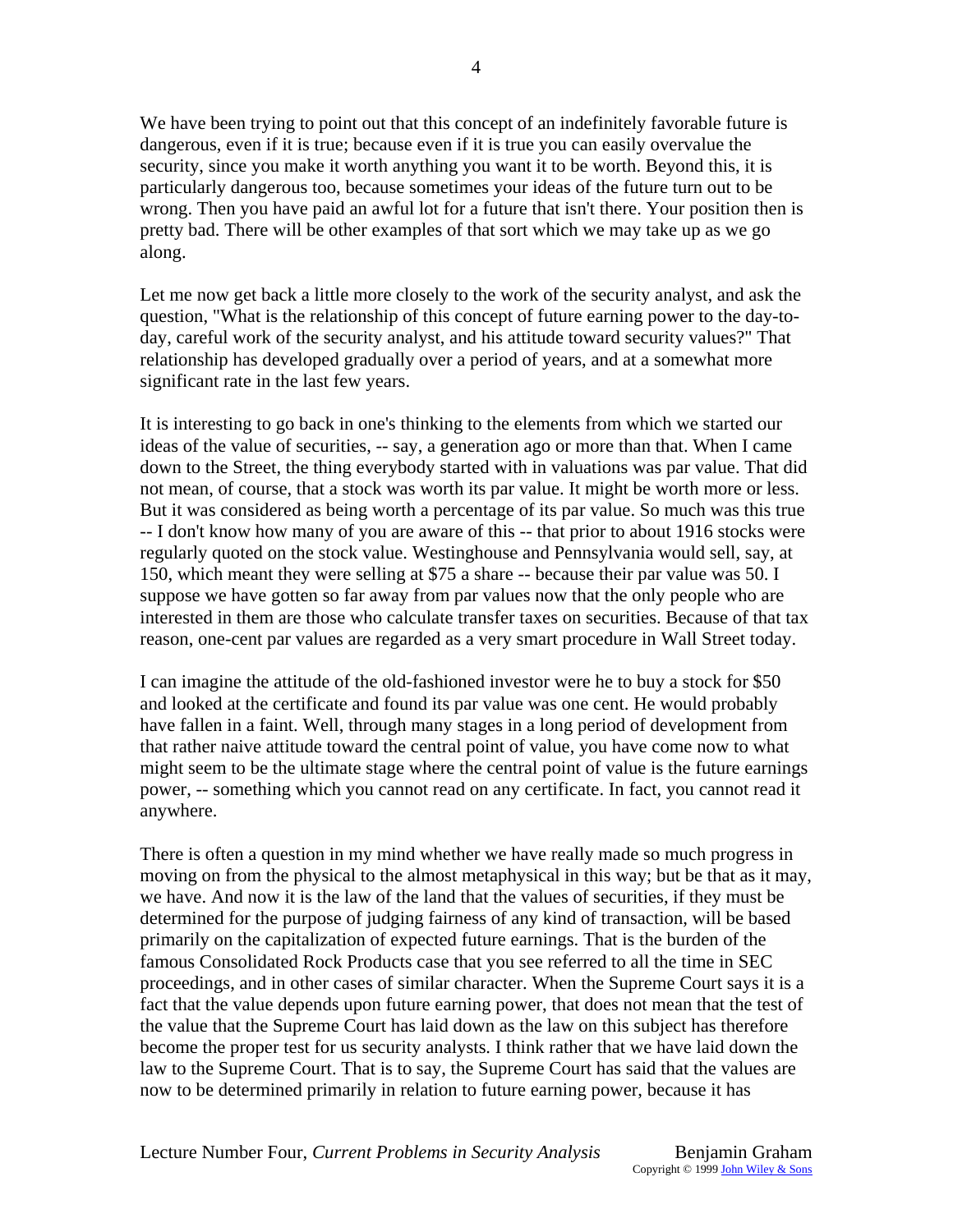observed that values have actually been determined by buyers and sellers of securities more and more in relation to such expected earnings.

The Supreme Courts had lagged behind the times for quite a while in that matter, and it just caught up. I think perhaps that it is still lagging behind the times in some other respects.

The concept that investment value is dependent upon expected future earnings is undoubtedly a more persuasive and a more logical one than thinking of value in relation to past earnings only, or in relation to the par value printed on the certificate, or any other stage in between. But I must emphasize to you that this concept does not make the job of the security analyst easier. On the contrary, it makes it a great deal harder, and it places him in a serious dilemma, for now the past earnings, with which he can become very closely familiar and which he can study with a great deal of skill and ingenuity, -- those past earnings unfortunately are not determinative of value. And the element which is determinative of value, the future earnings, is just the thing which he cannot analyze with any real feeling of assurance as to the correctness of his conclusions.

That would be a very sad dilemma indeed for us security analysts if it were not for that principle of continuity that I tried to emphasize in the first lecture. While it is true that it is the expected future earnings and not the past that determines value, it is also true that there tends to be a rough relationship or continuing connection between past earnings and future earnings. In the typical case, therefore, it is worthwhile for the analyst to pay a great deal of attention to the past earnings, as the beginning of his work, and to go on from those past earnings to such adjustments for the future as are indicated by his further study.

You all know, of course, that the dependability of past earnings as a guide to the future is sufficient to make it possible to rely almost exclusively on them in the selection of a high grade investment ??? bond or preferred stock. We have said, in fact, that you cannot properly buy such an investment security on the basis of expected earnings, where these are very different from past earnings -- and where you are relying on new developments, as it were, to make the security sound, when it would not have been sound on the basis of the past.

But you may say, conversely, that if you buy it on the basis of the past and the new developments turn out to be disappointing, you are running the risk of having made an unwise investment. We find from experience, though, that where the past margin of safety that you demand for your security is high enough, in practically every such case the future will measure one. This type of investment will not require any great gifts of prophesy, any great shrewdness with regard to anticipating the future. In fact, it would be a very unfortunate thing if you could not get two and three-quarters per cent on your money without having to be something of a soothsayer as far as the future earnings of corporations is concerned.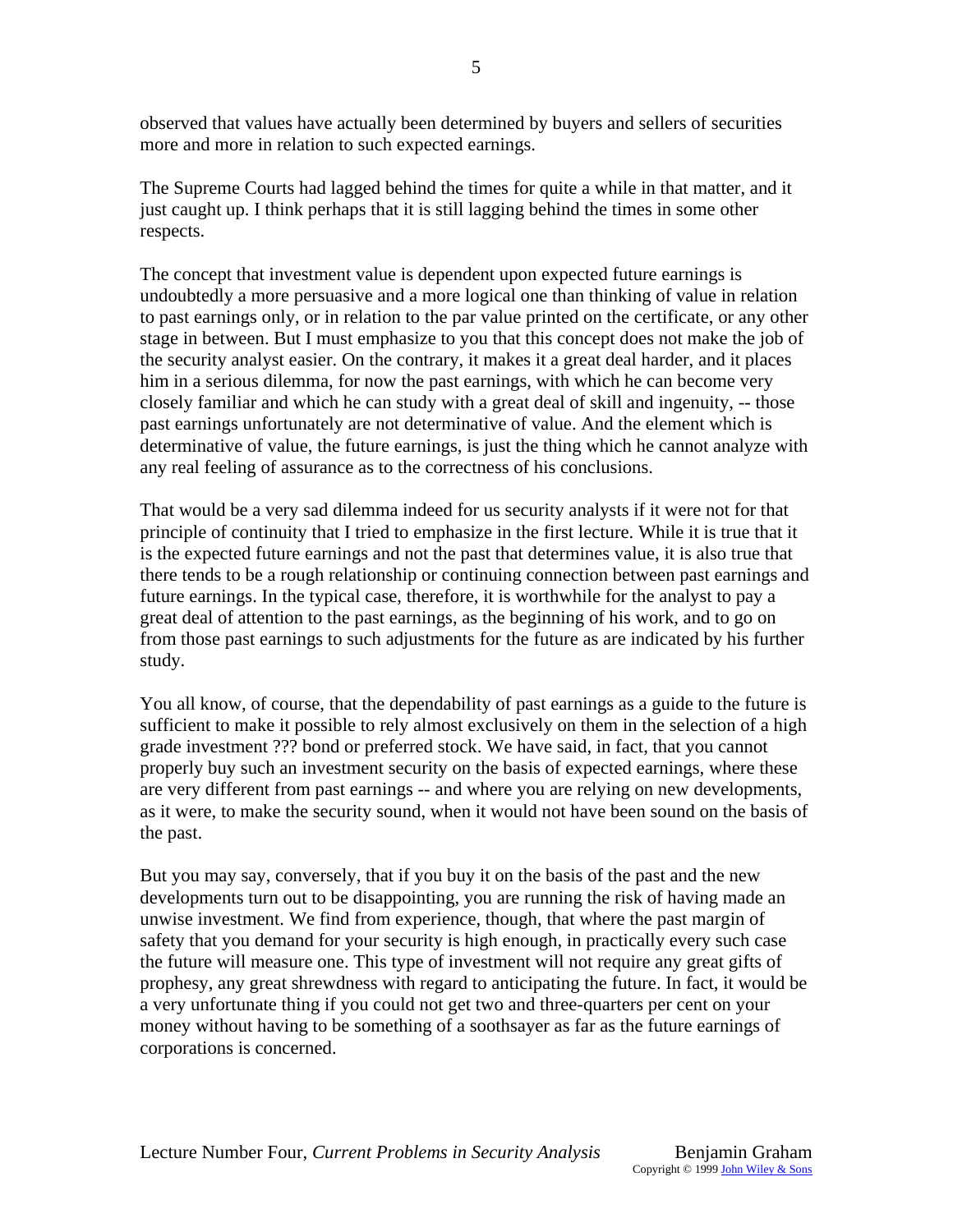When I make that statement, of course I do not mean to lay down the inflexible rule that any company that gives you a sufficiently great margin in its past earnings can be regarded as having sound securities for investment. If the investor has occasion to be fearful of the future of such a company, it is perfectly logical for him to obey his fears and pass on from that enterprise to some other security about which he is not so fearful. But the point I am making -- and I hope you can understand it, -- is that in the selection of high-grade securities you start with a demand for an adequate coverage in past earnings; and in the typical case that is sufficient to justify the selection of the bond. I think I might pause there to see whether any questions have arisen in your mind on that point, before I go on from that rather simple application to its more complicated application to the valuation of common stocks.

In the case of common stocks the technique of security analysis has made rather important progress from the rather hit-and-miss method of taking past earnings as a guide and then saying, "Well, I think the future is pretty good here, so I'll multiply the earnings by a higher than average multiplier." Or in the converse case: "I think the future is not so good, so I'll multiply these past earnings by a lower amount."

It is now becoming approved practice in any really good analysis to work out the future earning power along somewhat independent lines, -- by considering afresh the most important factors on which the earning power will depend. These factors in the ordinary case are not very numerous. They consist, first, of the physical output or volume of business that you expect from the company. Secondly, the price, or unit price, that it will get. Thirdly, its unit cost; and then, fourth, the tax rate. We now have a standard technique by which you go through these various motions and set up these successive figures, -- all of which are estimates, of course. By this operation you arrive at a conclusion as to future earning power. That is regarded, and should be regarded, as a better technique than the simple one of merely taking the past earnings over a period of time.

Consequently, when you undertake a full-scale analysis of a security and want to determine whether it should be bought or not -- I should say, frankly, whether it should be bought or sold -- your proper technique should consist of estimating the future earning power along the lines that I have mentioned, and then applying a multiplier to it which is influenced in part by your subjective ideas as to the security, but which has to be kept within a reasonable range of variation.

It is not, I assure you, admissible security-analysis technique to say, "I don't like this company, so I will multiply the future earnings by four; but I do like the other company so I will multiply the future earnings by 40." You will not get a passing grade on a security-analysis test if you do anything of that kind. But naturally there is room for some variation in your multiplier as applied to these earnings. When you use that multiplier, you arrive at a valuation which can be a guide to you in your attitude toward the stock.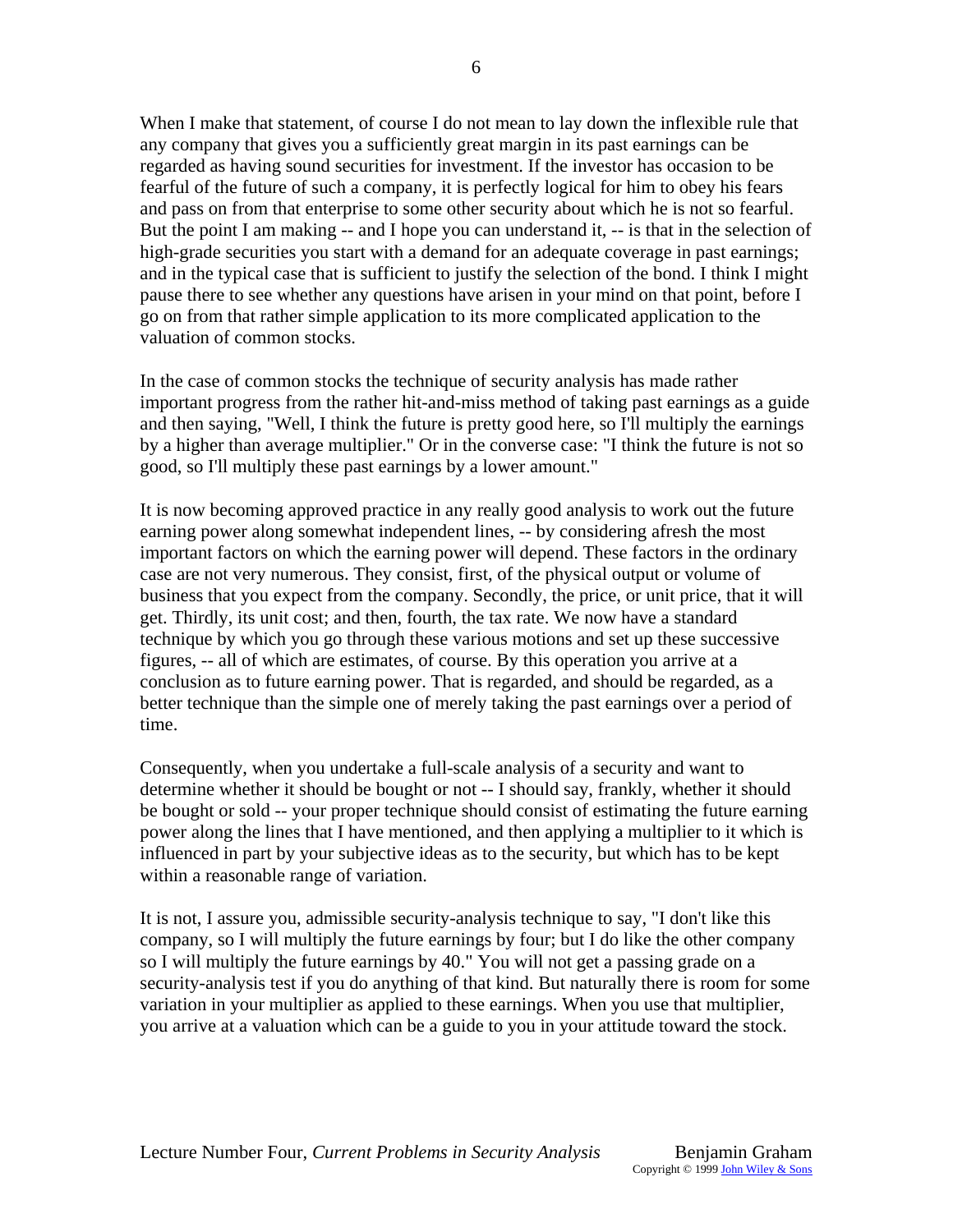I was going to go on with some other examples of that method, but I find that I have left out a little note that I put on one of my pages headed "The Digression." This was intended to contribute somewhat to your amusement and edification.

You may recall that I have been emphasizing the difficulty of peering into the future and coming through with some good ideas as to what will happen. Let me now indicate to you the position of somebody who really could have looked in the crystal ball and derived a good deal of dependable information about the future. Let us see how well he would have fared. I am assuming that each of you was one of these fortunate investors who really had a crystal ball, and could foretell in 1939 that different groups of stock would expand their business in the percentages that we show on the blackboard here.

Now, we say, suppose you were also told that in September 1946 the general level of industrial prices (as shown by the SEC calculations) would be 29 per cent higher than they were in January 1939. That happens to be true. Consequently the stocks in these groups would vary around a center of a 29 per cent advance. Suppose, then, you were asked back in 1939, "What would be the change in the prices of these securities by 1946?" Here, for example, is Aircraft Manufacturing, which is expanding 31 times in volume, from 1939 to 1944. Here is Aviation Transport, which is expanding two and a half times. I could, for our amusement, ask you to make what you would regard as a reasonable estimate of the change in market prices from January 1939 to September 1946; but instead of going through that rigmarole I shall merely give you the results.

At September 16, 1946, the Aviation Transport securities were up 274 per cent from January 1939 -- which was pretty good, I should say, compared with 240 per cent increase in business. But the aircraft manufacturing companies were down 74 per cent. I do not think you would have expected that if you had known the relative change in sales. Amusement stocks and Tobacco products both benefited just about the same in gross from the war conditions. But the difference was that the Amusement stocks advanced 242 per cent and the Tobacco stocks declined 10 1/2 per cent, -- which is quite a difference.

The Tire and Rubber companies did not do as well as Electric Manufacturing in sales, but in price they went up 85 per cent while the electric machinery equipment went up only two per cent.

Metal and Metal Mining did not do quite as well as paper in sales expansion. But the difference here is also rather surprising, because the Paper and Allied Products stocks increased 107 per cent in value, and the Metal Mining stocks declined six per cent during that period.

You see that the discrepancies in market movement are so great that they should add an extra note of caution in our attitudes toward our future calculations. For even if we knew what was going to happen to a company, in terms of its business and its earning power, we might not be able to make too good a prediction as to what was going to happen to it in the market price, which interests us a good deal. That is just an added reason for being either as cautious as possible in regard to our own decisions on security purchases, or else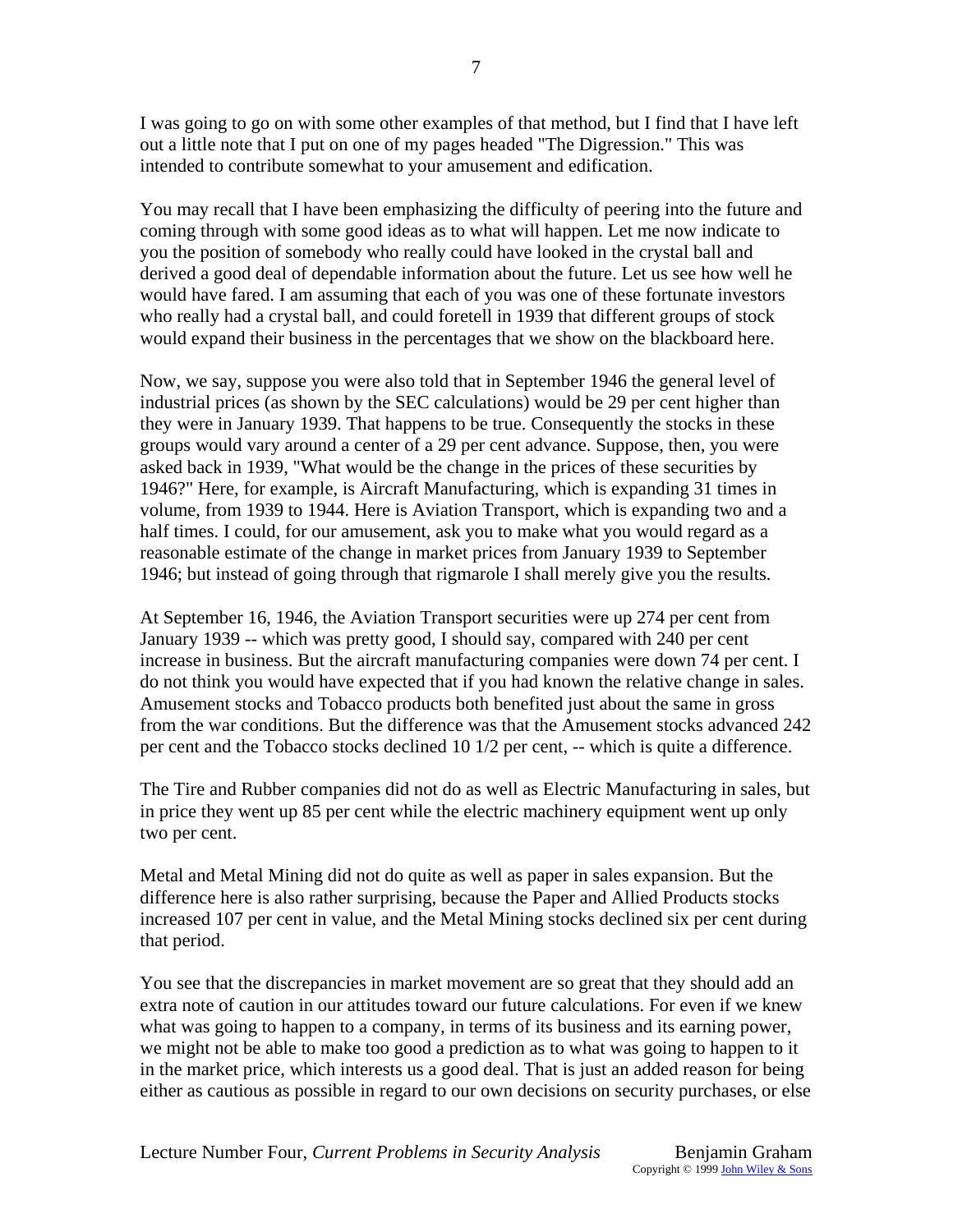protecting ourselves as much as we can in our own thinking and in our statements by qualifying comments, whenever we begin to make predictions as to the future.

Now I should like to go on and give you a detailed example of the kind of analysis which is now being made, that centers around an estimate of future earnings and works on from there to a valuation. I have two examples here. One of them relates to the Childs Company. That happens to be rather convenient because here we have our good friend, the Securities and Exchange Commission, sweating through a valuation of the Childs Company which is based primarily upon their estimate of future earnings. They do this because they have to. They are required to find out the comparative values of the preferred and common stocks in their report to the court on the fairness of the proposed reorganization plans. The only way they know of determining the comparative value is by getting the total value of the enterprise and then comparing that with the claim of the preferred stock. And so they go through an elaborate technique in order to value the Childs Preferred and Common shares.

It might be worthwhile to take a little time and see just how they have done it. Perhaps I should make the matter a little clearer to you. The Childs Company, most of you know, has been in trusteeship. The company is now evidently solvent, and can easily take care of its debts. So the problem of reorganization actually turns upon giving the proper amounts of new securities to the old preferred and common stock.

The SEC, in its wisdom, decided that the capitalization of the preferred and common stock should be changed from what it was before. It is thus necessary to determine what proportion of a new common-stock issue, if that is to be the only stock, should go to the preferred and what to the common. The problem before the SEC, then, was to determine what the whole enterprise was worth. If the preferred stock claim was 75 per cent of such value, for example, they would then allot 75 per cent of the stock to the preferred and the balance to the common.

What they did was to start with a projection of the sales of Childs, which they took at \$18-million, somewhat less than the figures for 1945, -- they assuming that business would not be as good in the long-term future as it was under war conditions. They then took a percentage of profit of six per cent before taxes. That was based upon a study of profit margins both for this company and for other restaurant companies; and I do not believe that analysts would be likely to differ very much with them. So they got a net before taxes of \$1,100,000.

Then they subtracted the expected average tax rates. Here the SEC decided to cut down the current rate of 38 per cent to 35, -- a very valiant gesture of guessing. The main question, in estimating the tax rate, was whether it was likely that the great pressure to eliminate double taxation on corporations would be effective in the future in such a way, perhaps, as to relieve corporations of either all or most of the tax. Their guess, and mine too, was that such was not likely to happen, desirable as it might be.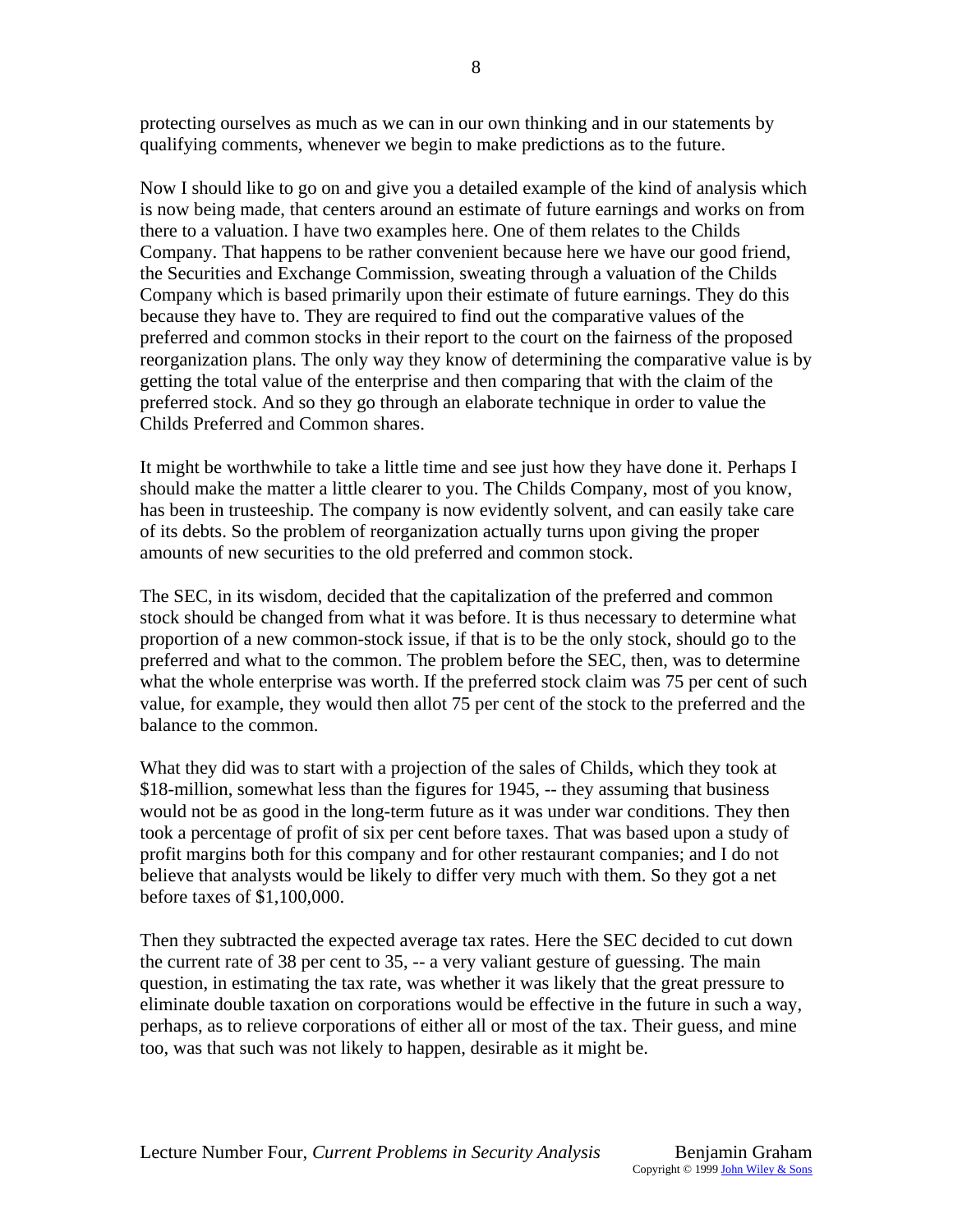So the net after tax was estimated at \$715,000. That is the future earning power, and you can see that is a relatively simple calculation. It represents smaller earnings than Childs had during the war period before taxes, but considerably more than in the pre-war period.

\*\*\*

QUESTION: How do they estimate the future sales?

MR. GRAHAM: Well, here is sort of a summary of a rather long discussion about the effect of retaining some restaurants, closing others and opening up others. They say, "Considering the record of the 53 units" -- which includes some which would be closed -- "and giving weight to the various factors that affect future sales to the chain, we believe that the management forecast of \$20-million restaurant sales for the average future years is excessive. For such a figure to be achieved, the chain would have to average in good years and bad years sales which would be ten per cent higher than those achieved by the 53 restaurants in 1945, which in turn were higher than in any previous recent year for more than a decade. It is true that in 1946, with the first six months' results known, the management estimated that the sales will exceed \$21,400,000. However, it must be recognized that the company is experiencing extraordinarily high retail sales and Childs' current high sales level cannot be considered to correspond to the level which may reasonably be forecast for a normal year in the future." "We believe however, even giving consideration to normal retail business, that the chain can reasonably be anticipated to average sales of \$18-million, which was the amount realized in 1945 by the 53 restaurants --" The conclusion is a rather interesting point of technique. Rather than take a figure completely out of the air, you go back to the earnings of a past year which you think will correspond to a typical future year and arrive at the figures that way.

QUESTION: Wouldn't the common stock holders have a basis of argument about the sales and therefore throw out the whole business?

MR. GRAHAM: You mean can they argue against that?

QUESTION: Yes. Well, they can say it is higher; it should be 21 million, or whatever it was in 1946.

MR. GRAHAM: Well, your point is perfectly right. The common stock holders can say that, and so could the SEC have said it -- but they didn't. And when you get down to the judicial question on which this matter turns, here is what the courts say on a matter of that kind: They would say that the SEC is competent and impartial; that their guess is probably a better guess than one advanced by an interested party such as a common-stock holder. But if the common stock people could adduce very convincing evidence, -- not merely an insistent argument -- which would show that the estimate is out of line with normal expectancy, then the SEC's figures could be reflected by the court. QUESTION: Did the trustee represent the common stockholder's viewpoint here?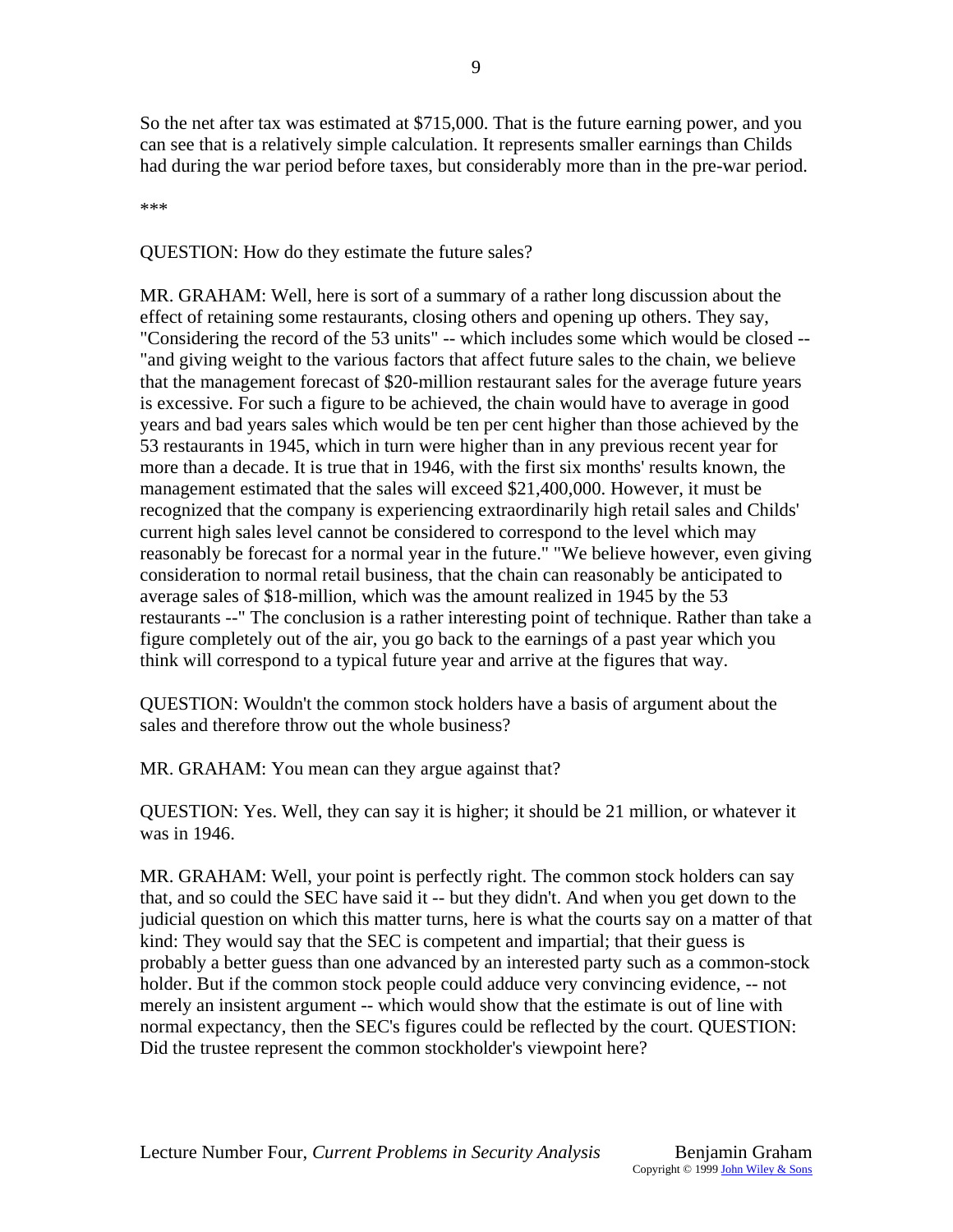MR. GRAHAM: No, a trustee wouldn't normally represent just the common stock. The SEC assumed Child's Trustee's views were too liberal. In other cases, the Commission has considered the Trustee's estimate as not liberal enough.

QUESTION: Didn't the SEC introduce the price level in their computations somewhere?

MR. GRAHAM: Not in any explicit calculation.

QUESTION: By using the 1945 level they might discount what they consider to be a bulge in food prices right now.

MR. GRAHAM: Perhaps they do refer to the fact, in their analysis of merchandise costs; that there has been a scarcity of supplies, and that the opportunities to purchase food and liquor at bargain prices have disappeared during war years.

QUESTION: Let me ask another question, then: From your observation isn't retail merchandising, whether it is a restaurant chain or anything else, strictly a matter of percentages? In other words, give them a price level, they work both their costs and selling prices up and down accordingly.

MR. GRAHAM: It generally works out that way. This six per cent figure which they give for net before taxes is based pretty much upon average experience in the past. I presume that is the percentage you are referring to. We know, for example, that food in the typical restaurant represents anywhere between one third and 40 per cent of the total sales check. Once a stable price level has been established, that percentage tends to be established again, even if it was set aside for a while because of sudden changes in price level. For Child's merchandise costs have risen from 34.7 per cent in 1938 to 38.5 per cent in 1945.

QUESTION: No question that the prevailing prices that this chain has to deal with in '46 would be higher than in '45? No question in your mind, is there?

MR. GRAHAM: No.

QUESTION: And that automatically would govern in actual volume of sales, wouldn't it?

MR. GRAHAM: It would unless for some reason the customers were driven away from restaurants, which so far I don't think the figures show. But '46, of course, is not regarded necessarily as a typical postwar year by the SEC, and probably correctly so.

These questions are really good questions, not so much as criticisms of what the SEC does, as they are indications of the necessary degree of uncertainty involved in any such procedure. The only thing you can say in favor of it is that something of this kind must be done. The SEC must do it as intelligently as they can; and you as security analysts must also do it intelligently. But don't ever think that because you go through some very careful operations and work things out to two or three decimal places, as I sometimes see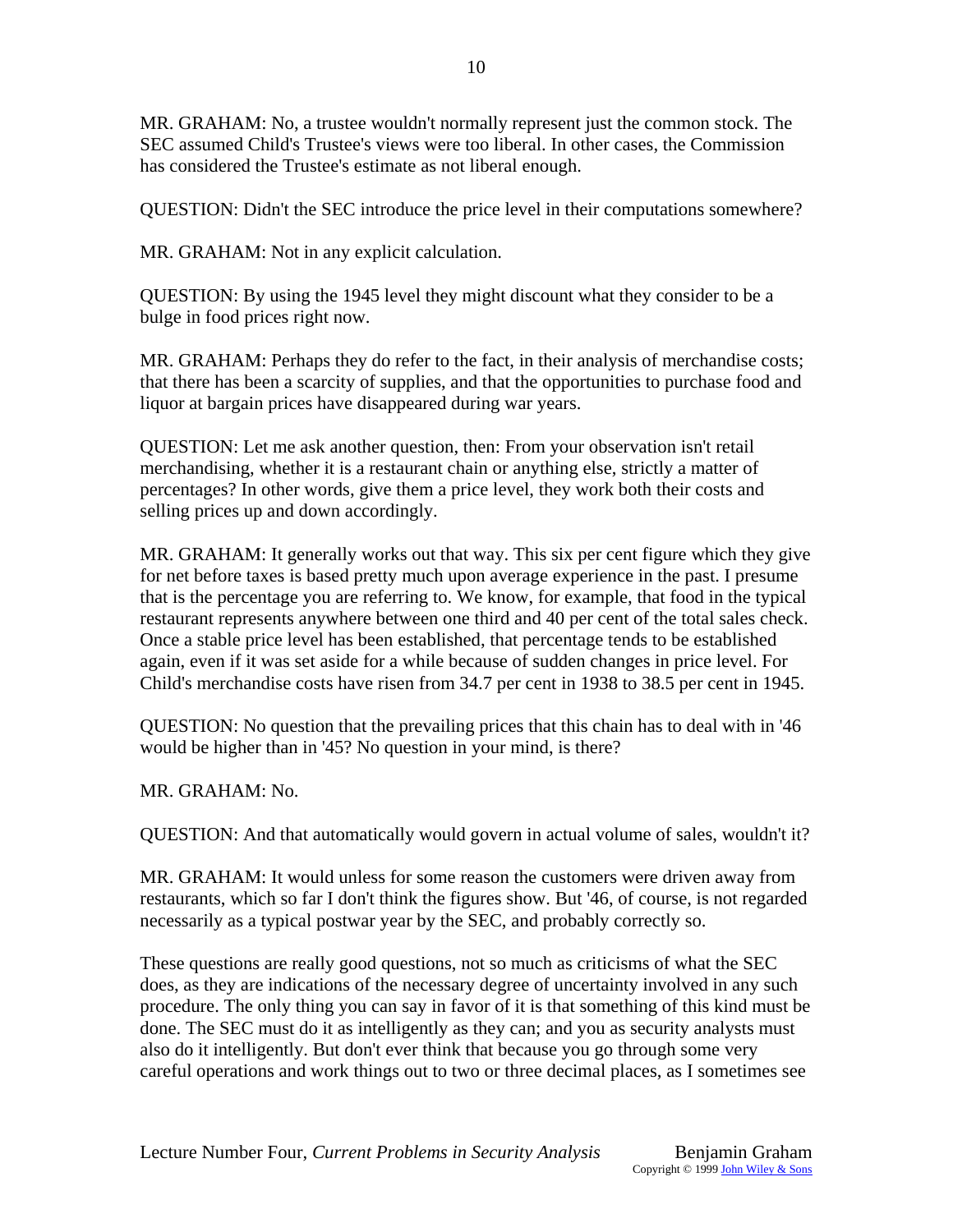it done, that you have got an accurate and precise idea as to what will happen in the future. You just don't have any such thing. It isn't there.

\*\*\* QUESTION: I would like to raise the question of working with post-tax margins rather than pre-tax margins to avoid the dilemma of estimating what the tax rate will be, on the theory that competition will drive the post-tax margin down to about what it was.

MR. GRAHAM: There has been a great deal of discussion in academic circles on the incidence of the corporation tax, -- as to whether it is really paid by the consumer or whether it is paid by the prosperous corporation as compared with a non-profitable corporation that couldn't have to pay any tax. That matter is still very controversial, and apparently the SEC prefers to follow the assumption that the margin should be calculated before tax. In practice, it didn't make much difference, since they use practically the current tax.

\*\*\* We are really going on further in the Childs' matter, than the mere matter of estimating future earnings; because I think we ought to follow it through to its conclusion by the SEC, and perhaps by ourselves as sitting in judgment on the SEC.

They next came to the multiplier and they said that their multiplier should be 12 1/2. That is to say, a capitalization rate of eight per cent, which gave them a value of about \$9 million for the company on an earnings basis. I don't think much was said that would illuminate the question of why they selected a multiplier of 12 1/2. They reject the Trustees' multiplier of ten. That is the first thing they do. Then they add one of those precious clauses that you find in the Tax Court almost always, and in the SEC frequently. They say, "Giving consideration to all the factors, including rates of capitalization which have prevailed for other restaurant chains, it is our conclusion that estimated net earnings of \$1,100,000 before income taxes and \$715,000 after income taxes can fairly be capitalized at rates approximately 12 per cent and eight per cent respectively, resulting in a capitalized earnings figure of about \$9-million.

That means that using their best judgment they will multiply the earnings after taxes by 12 1/2. I assure you that the alternative capitalization of earnings before taxes was figured out at a rate to correspond with their capitalization of the earnings after taxes. I think it was put in there, because in the McKesson and Robbins case they were led by the Trustees' calculations there to do some valuation of earnings before taxes -- something that had never been done before, as far as I know. Their capitalization rate, of course, is pretty much an arbitrary matter, and yet I assume that most analysts would not get very far away from their multiplier.

QUESTION: They use a lower times multiplier that the trustees. Is that the effect of that? MR. GRAHAM: No, a higher multiplier. They cut down his earnings somewhat, and they increase his multiplier so I think they end up pretty near the same evaluation.

QUESTION: You said eight times, didn't you?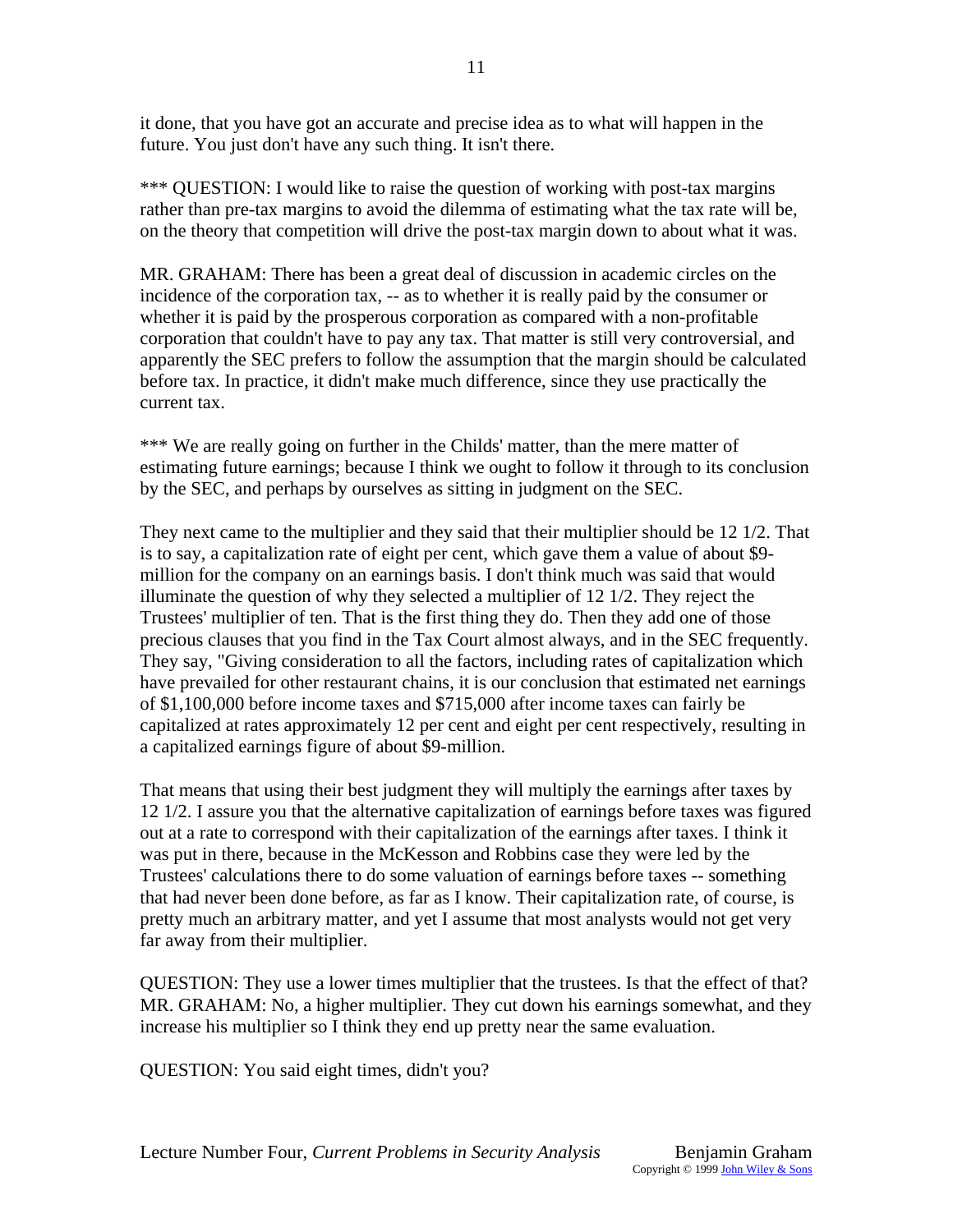MR. GRAHAM: No, an eight per cent figure. That eight per cent is 12 1/2 times. The trustee had used a multiplier of ten.

QUESTION: And they were giving arguments against the use of the ten per cent by the trustee?

MR. GRAHAM: Yes, but the matter is too complicated to take up here. The Trustee had used what he called a "segmental method", in which he considered that part of it was equivalent to bonds, another part to preferred stock, another part to common stock, and the SEC argues about it. Incidentally, you should know that the SEC goes at these things very seriously. I mean, their valuation isn't so much of a rule of thumb way as you may think from my description, -- though I have a little mental reservation on that, and believe that you might get pretty much the same results by rule of thumb method. But they certainly don't do it that way. When they start with analysis of estimates of earnings, they have a discussion of about three pages on the management factor. Then they have three pages on the sales, half a page on merchandise cost, half a page on labor costs, then paragraphs on other costs, on building operating profits, on depreciation and rentals, on overhead. Then, after all those discussions, they reach this calculation of six per cent of the sales of \$18-million. Evidently, a great deal of work of the staff went into this. Thus they got a valuation of \$9-million, based upon earning power. Then they went through some motions after that, on some of which I part company very definitely with the SEC. First they figure out some tax savings due to carrybacks and things of that sort, and they say they will get \$1,200,000 from that. Then they say they have to spend \$1,800,000 for rehabilitation of the restaurants, so they subtract that. And therefore they reduce their \$9 million by \$600,000 net and get \$8,400,000. That is their net value by the earnings method.

Then they add excess working capital and unneeded real estate to that figure. From their calculations these amount to \$5,100,000, and so they get a final total of \$13,500,000. They have to deduct from this \$13,500,000, the funded debt of \$3,200,000. So they get a net value for stock of \$10,300,000. They value the preferred stocks' claim at par and back dividends, amounting to \$7,649,000. Thus the balance left for common would be \$2,656,000.

Consequently they reach the conclusion that, if one class of stock is to be issued, then somewhere between 70 and 75 per cent of the total should be given to the preferred stock and somewhere between twenty-five and thirty per cent should be given to the common. That happens to be an unusually modest type of conclusion for the SEC. In the past they have generally come out with an elaborate calculation and said: "We believe that 72.45 per cent of this company should go to the preferred and the balance of 27.55 per cent to the common." But I think they are getting a little mellow and are realizing that their calculations are pretty much estimates and should be turned into round amounts.

As a practical matter it turned out that the reorganization is now being carried through on close to the SEC's basis, although the original plans which were proposed by the Trustee and by a number of other people for the most part departed very substantially from these